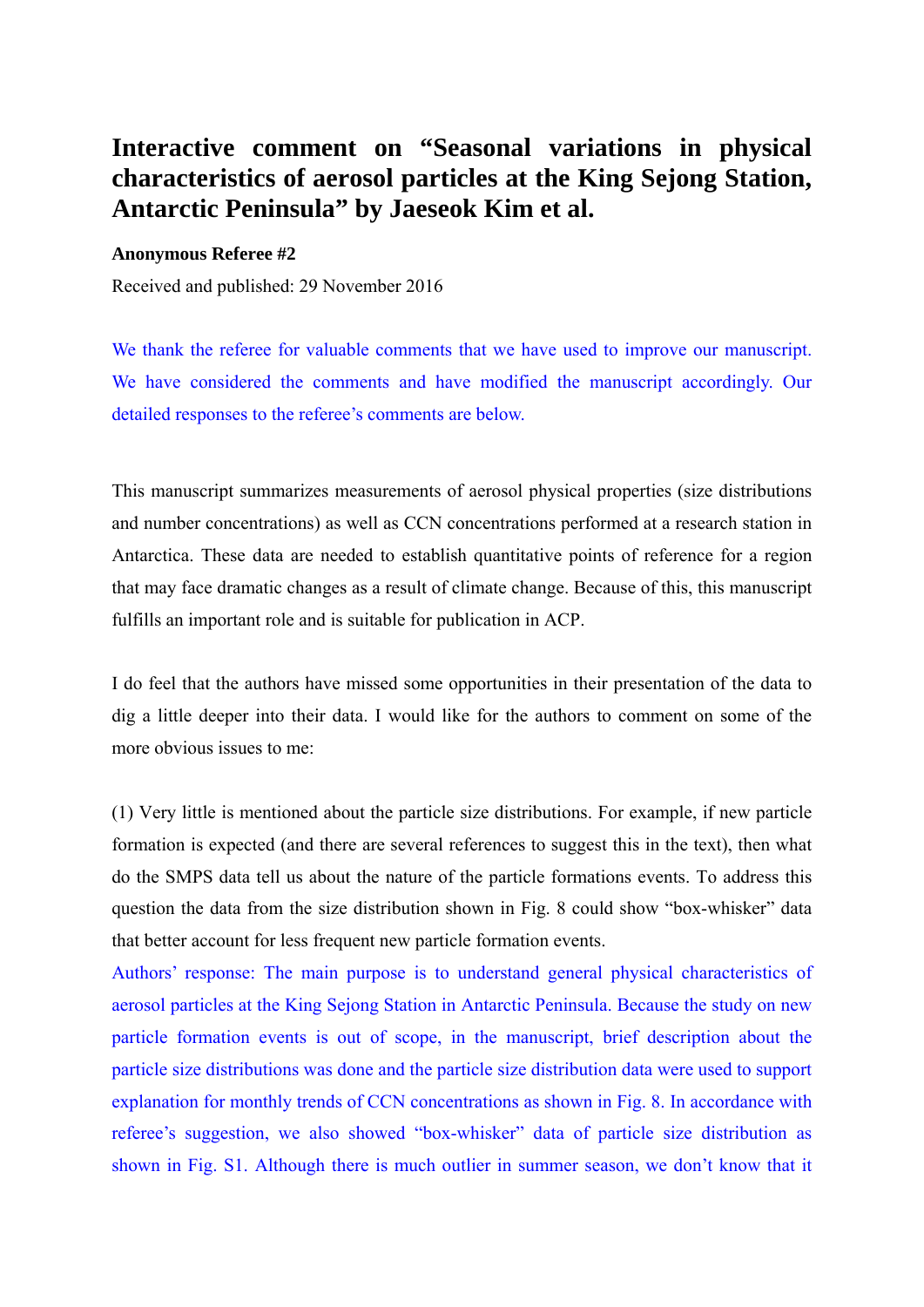indicates frequency of new particle formation events. We are preparing other manuscript related to new particle formation events and are analyzing deeply and carefully about results of the particle size distribution.



Figure S1. Box-Whisker plot of particle size distribution during (a) spring, (b) summer, (c) autumn, and (d) winter season. Red bars in the boxes indicate median values (mean values: green circle), whiskers indicate the  $5<sup>th</sup>$  and  $95<sup>th</sup>$  percentiles, and red cross out of whiskers represents outliers.

(2) Another missed opportunity is the lack of a thorough analysis of the CCNC data. Other than reporting concentrations at specific supersaturations, the "spectrum" of CCN activity is not really discussed in this paper. Some fitting parameters, namely "C" and "k", are presented but one of the most widely used parameters, kappa from k-Koehler theory, is not even mentioned. While I do not demand consideration of these issues as a condition for publication, I do urge the authors to consider how a somewhat minor investment in time might add great value to this publication.

Authors' response: If chemical constituents of aerosol particles are size-dependent, it is complicated to estimate CCN concentrations by using particle size distribution. Because sizedependent chemical information of aerosol particles is not available in this study, an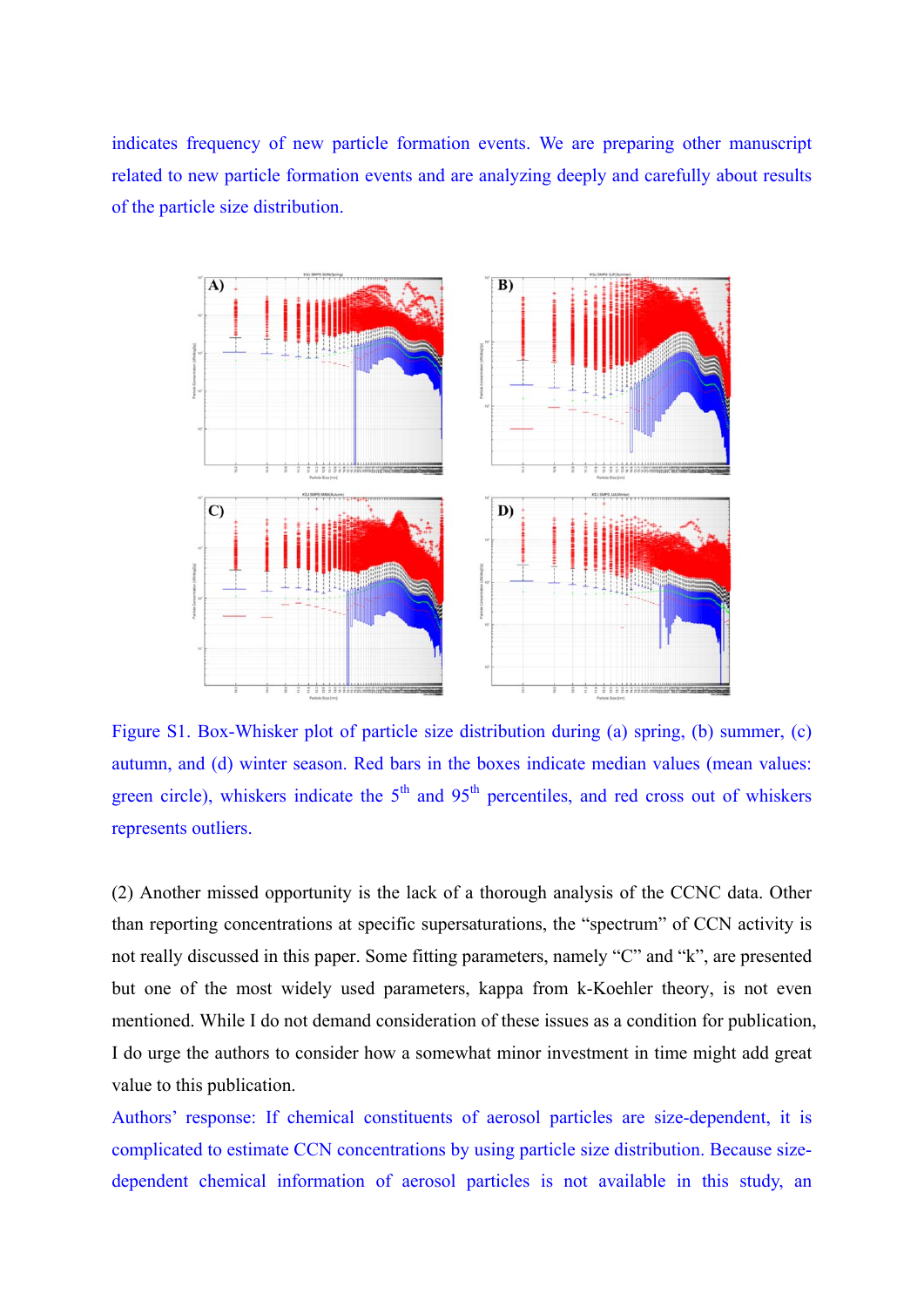empirical parameterization using in-situ CCN measurements was used in this study. The CCN concentrations as a function of SS were fitted with an equation of the form Nccn= $C(SS)^k$ , where Nccn is CCN concentration at a certain SS value, and *C* and *k* are the fitting parameters. The fitting was done separately for each SS cycle of CCNC data. Besides that we have focused and found the fitting values c and k values, we tested single hygroscopicity parameter, kappa in κ-Köhler theory, as suggested by referee. We roughly estimated kappa by using monthly mean CCN concentration at SS of 0.4% and monthly mean total particle concentrations obtained from SMPS data. The kappa is approximately 1.18 in December. The possible reason for the high kappa value would be explained by limitations of measurements available. For example, we decided the critical diameter  $(d_{\text{crit}})$  by comparing CCN concentration with the integrated SMPS data. In addition, CCN concentrations were measured without size-selection. We decided not to mention the kappa value in the revised manuscript.

The following are a list of edits and concerns, with the page and line numbers listed: P2, line 5: lager -> larger Authors' response: text was corrected accordingly.

Line 10: This abstract should not assume that the reader understands what C and k refer to. If you want to include these in the abstract you need to explain what they are.

Authors' response: We agree with referee's opinion. To help reader's understanding, text was added to explain what the *C* and *k* are.

We added following sentence on Page 2 Line 9:

*"Based on measured CCN data at each supersaturation ratio (SS),* empirical parameterization were also fitted using formula expressed by power-law function  $(N_{\text{cen}}=C\times (SS)^{k}$ ), where N<sub>ccn</sub> is the CCN concentrations at a given SS, and *C* and *k* are the fitting parameters.*"* 

Line 17: improper use of semicolon. Replace with colon Authors' response: text was corrected accordingly.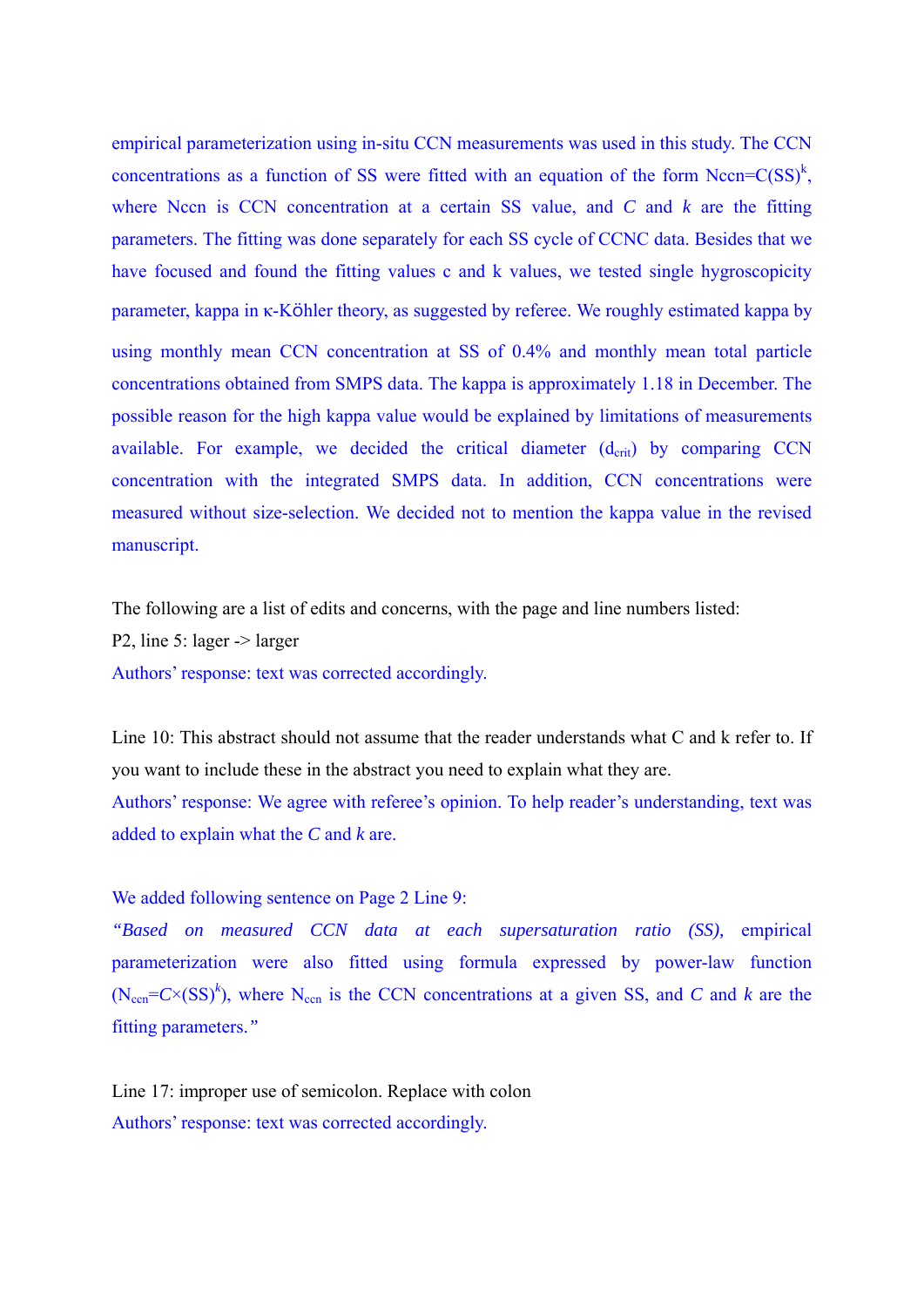P3, line 9: "unascertained" may be a word (I'm not sure) but many simpler words like "undetermined" or "unknown" are better suited. Authors' response: text was corrected accordingly.

Line 10: remove "their" Authors' response: text was corrected accordingly.

Line 21: e.g. not i.e. (this is not an exhaustive list of physical properties). Authors' response: text was corrected accordingly.

P6, line 1: "decided" should be replaced with "determined" Authors' response: text was corrected accordingly.

Line 2: delete the second "only" Authors' response: text was corrected accordingly.

Line 7: what model of DMA was used?

Authors' response: We used a cylindrical DMA similar to the TSI 3081 model. The length, inner diameter, and outer diameter of the DMA were 44.42 cm, 0.953 cm and 1.905 cm, respectively.

We added following sentence in Page 6 Line 17:

*"The length, inner diameter, and outer diameter of the DMA were 44.42 cm, 0.953 cm, and 1.905 cm, respectively."* 

Line 12: "Besides" might be better replaced with "in addition" (this is clearly a style suggestion)

Authors' response: text was corrected accordingly.

18: "were" should be "was" Authors' response: text was corrected accordingly.

P7, line 8: Please review this sentence and correct grammar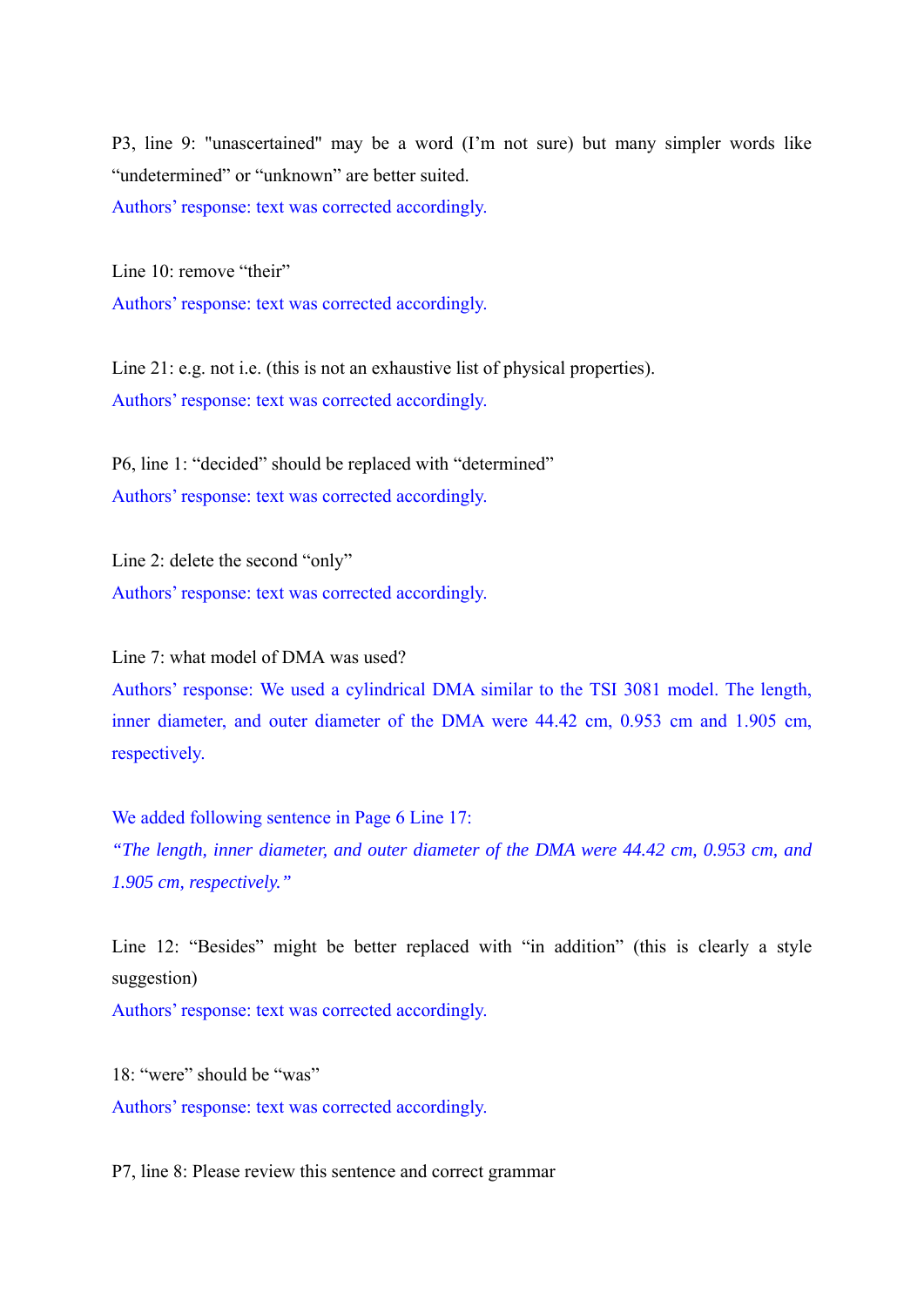Authors' response: text was corrected accordingly.

*"The solar radiation varied from 2.3 W m<sup>-2</sup> to 375.4 W m<sup>-2</sup>, with a mean value of 81.2*  $\pm$  *38.9*  $W m^{2}$ 

P9, Line 1: Please explain why, for this analysis, a supersaturation of 0.4% was chosen Authors' response: Anttila et al. (2012) measured cloud droplet number concentration (CDNC) and CCN concentration at five different SS values (0.2, 0.4, 0.6, 0.8, and 1.0%) during the third Palls Cloud Experiment (PaCE-3). The campaign was performed from 11 September to 11 October, 2009. According to their results, they found high correlation between CDNC and CCN concentrations at a supersaturation of 0.4%. The CCN concentrations at less 0.4% supersaturation were lower than CDNC, while the CCN concentrations at higher than  $0.4\%$ supersaturation were higher than CDNC. Based on this result, variation of CCN concentrations at the supersaturation of 0.4% was analyzed in this study.

We added following sentence on Page 10 Line 7:

*"Anttila et al. (2012) measured cloud droplet number concentration (CDNC) and CCN concentrations at five SS values (0.2, 0.4, 0.6, 0.8, and 1.0%) during the third Palls Cloud Experiment (PaCE-3). They showed correlation between CDNC and CCN concentrations at each supersaturation. The relationship between CDNC and CCN concentrations at the SS value of 0.4% was approximately linear, while CCN concentrations were lower than CDNC when the SS value was lower than 0.4% and CCN concentrations at upper 0.4% higher than CDNC. Based on this result, in this study, the supersaturation of 0.4% was chosen to investigate seasonal variations of CCN."* 

Line 10: is this redundant with the previous sentence in line 5? Authors' response: We agree with referee's opinion. Because meaning of two sentences was similar, in same paragraph, we removed the sentence in line 5.

In the manuscript, we remove following sentence in Page 9 Line 5: *"It was similar to the seasonal cycle of the CN concentrations."*

Line 19: any evidence of growth from Aitken to nucleation mode?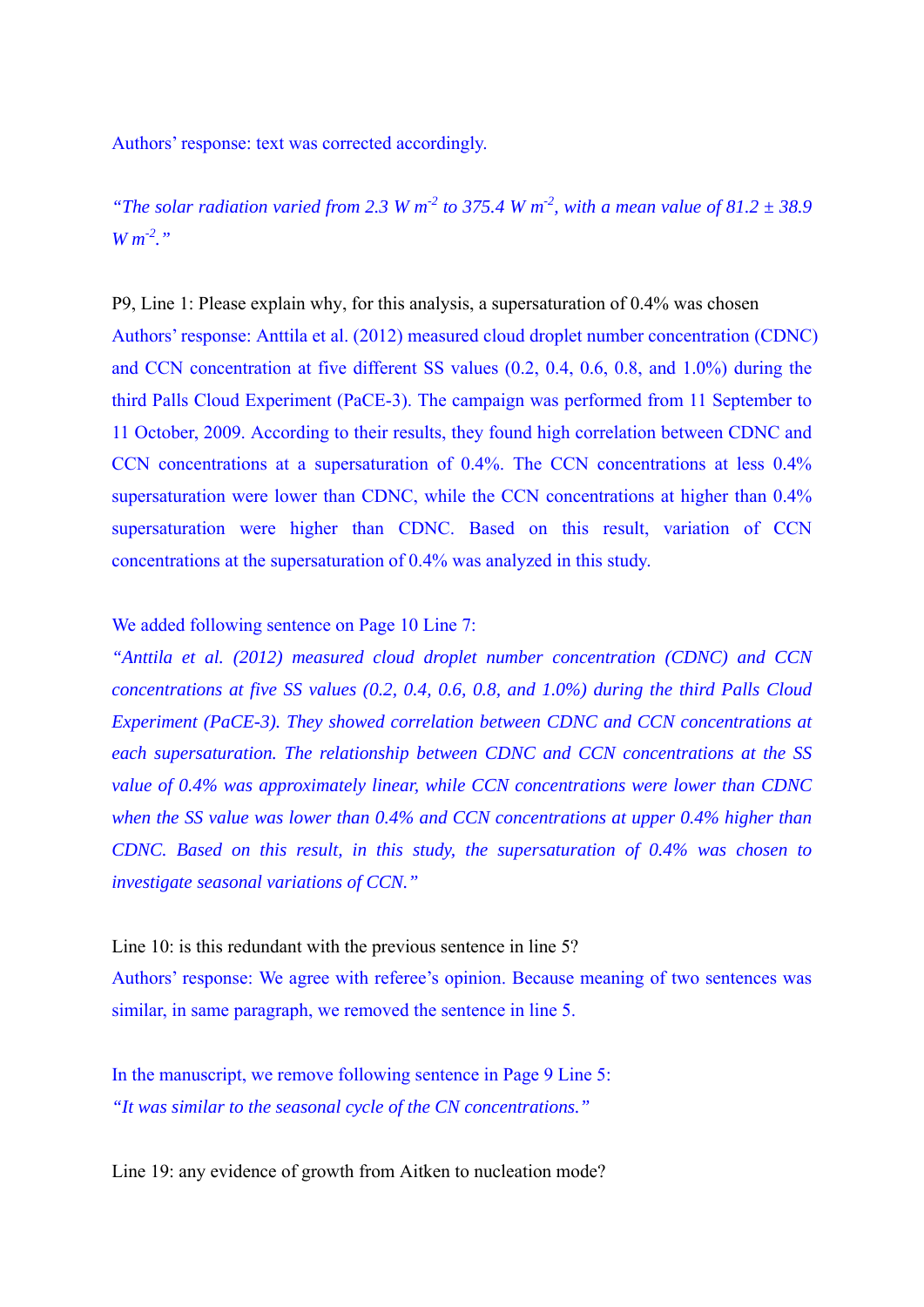Authors' response: If the referee raises an issue if there is any evidence of growth from Aitken mode particle to CCN size, we cannot provide any direct evidence of this. Nevertheless, we compared monthly mean particle concentration measured from SMPS with CCN concentrations. The calculations showed that the number of accumulation mode particles cannot explain the measured CCN concentrations. It means that the rest of CCN are from the growth of smaller than accumulation mode particles, say from the Aitken mode, or residuals of cloud process. We could not provide direct evidence to distinguish these processes, we modified the sentence as:

Page 11, line1 has been changed to

*"Accumulation mode particles can easily act as CCN (Dusek et al., 2006), hence CCN concentrations increase during the summer and decrease during the winter."* 

P10, Line 15: correct spelling of Arctic Authors' response: Thanks. We checked spelling and changed.

P11, Line 5: how well did this model fit the data? There is no mention of this. Authors' response: We estimated *C* and *k* values by using daily mean CCN concentrations at each SS value. The average correlation coefficient, r, was 0.978. We think it was a good fit.

In the revised manuscript, we added following sentence in Page 12 Line 18: *"The average correlation coefficient, r, was 0.978."*

Line 17: period (not periods) Authors' response: text was corrected accordingly.

P13, Line 6: no comma after "for" Authors' response: text was corrected accordingly.

P14, Line 5: all mention of CCN concentrations need to state the SS Authors' response: In summary section, we missed SS values for explaining CCN concentrations. It can give readers confusion. Thus, we modified sentence in the manuscript.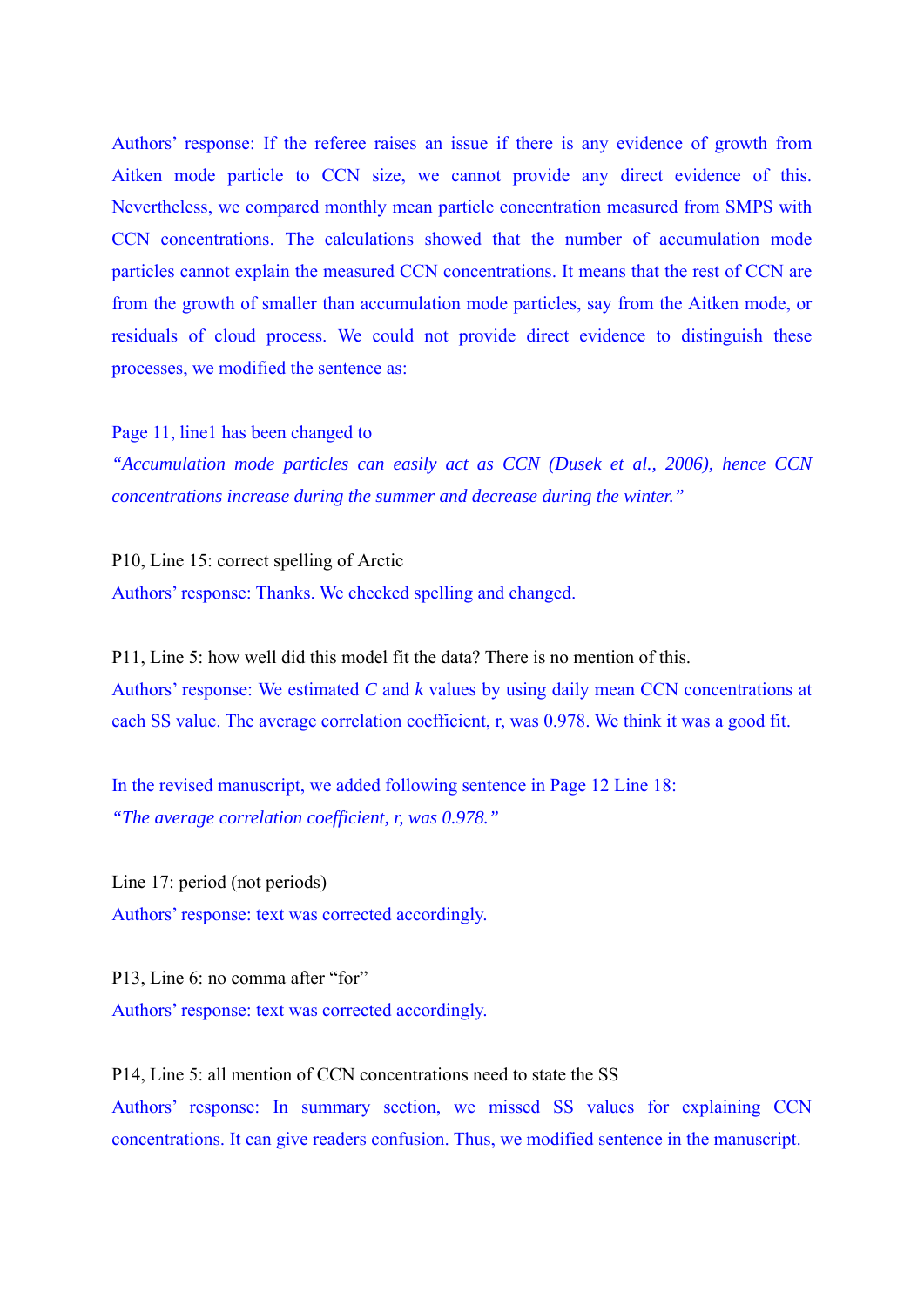To clarify we modified sentence to following text on Page 15 Line 22:

*"In addition, we presented the clear seasonal trends of CCN concentrations at the supersaturation of 0.4%."* 

Line 10: again, I don't think the reader knows immediately what C and k refer to. If the authors want this section to summarize results I would suggest explaining this to the reader. Authors' response: We agree with referee's opinion.

To clarify meaning of *C* and *k*, we added following sentence on Page 16 Line 3: *"The C and k are constants were estimated using approximate formula expressed by a powerlaw function*  $(N_{CCN} = C \times (SS)^k)$  (Twomey 1959)."

Figure notes: Figs 4, 8, 10-13: what do the error bars represent? This needs to be in the caption.

Authors' response: The error bars represent a standard deviation.

We add caption in Figures 4, 8, 10-13.

*"Here the error bars represent the standard deviation of the measurements from the mean value."*

Figure 9. Why not normalize to total N?

Authors' response: To investigate seasonal variations of fractions of CCN concentration at each SS value in aerosol particles activated CCN at a SS of 1.0%, we normalized it to CCN concentrations at a SS of 1.0% without total N.

Fig 13: seems statistically the same to me.

Authors' response: In this Figure, we found that seasonality of  $CN_{2.5}$  concentrations were different in accordance with the air mass history. For instance, the  $CN<sub>2.5</sub>$  concentrations originating from the South Atlantic (Case II) were the highest in November, whereas the  $CN_{2.5}$  concentrations originating from the South Pacific (Case IV) were the highest in February as can be seen in Figure 13. This is probably due to difference in chemical compounds that contributed to aerosol formation processes and/or in variations of biogenic activity according to the origin and transport pathway of air masses. This analysis has been